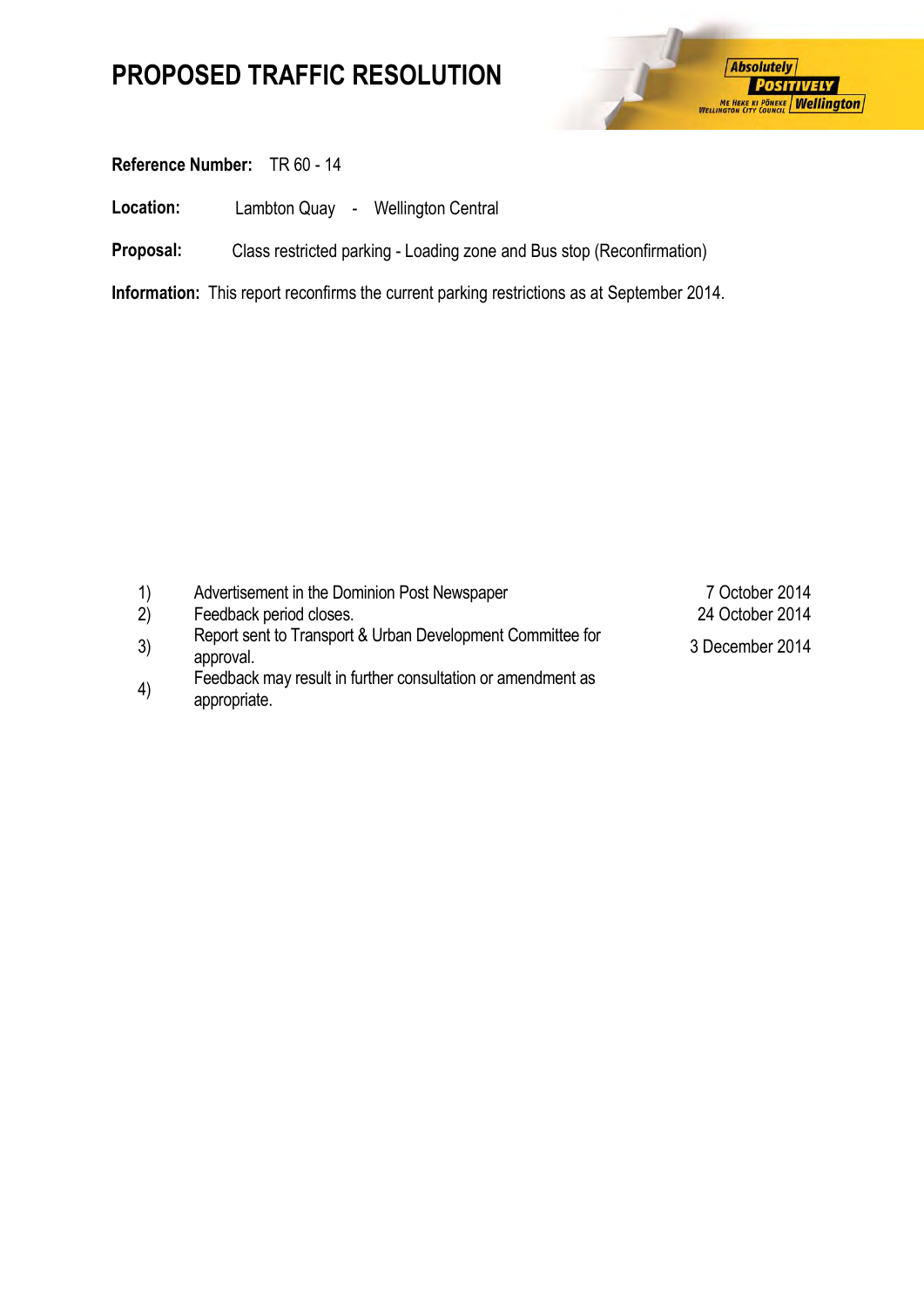

### **Reference Number:** TR 60 - 14

Location: Lambton Quay - Wellington Central

**Proposal:** Class restricted parking - Loading zone and Bus stop (Reconfirmation)

#### **Legal Description:**

*Delete from Schedule B (Bus stop) of the Traffic Restrictions Schedule* 

| <b>Column Two</b>      | <b>Column Three</b>                                                                                                                                                                                                                 |
|------------------------|-------------------------------------------------------------------------------------------------------------------------------------------------------------------------------------------------------------------------------------|
| Bus stop, at all times | West side, following the kerb line 703<br>metres north of its intersection with Willis<br><b>Street (Grid Coordinates)</b><br>X=2658757.584719 m,<br>$Y=5989640.588428$ m) and extending in<br>a northerly direction for 14 metres. |
|                        |                                                                                                                                                                                                                                     |

*Delete from Schedule B (Bus stop) of the Traffic Restrictions Schedule* 

| <b>Column One</b>   | <b>Column Two</b>                              | <b>Column Three</b>                                                                                                                                                                                                                 |
|---------------------|------------------------------------------------|-------------------------------------------------------------------------------------------------------------------------------------------------------------------------------------------------------------------------------------|
| <b>Lambton Quay</b> | Bus stop, Monday to<br>Friday 4:00pm - 6:00pm, | West side, following the kerb line 717<br>metres north of its intersection with Willis<br><b>Street (Grid Coordinates)</b><br>X=2658757.584719 m,<br>$Y=5989640.588428$ m) and extending in<br>a northerly direction for 12 metres. |

*Delete from Schedule B (Loading Zone) of the Traffic Restrictions Schedule* 

| <b>Column One</b>   | <b>Column Two</b>                                                                         | <b>Column Three</b>                                                                                                                                                                                                                 |
|---------------------|-------------------------------------------------------------------------------------------|-------------------------------------------------------------------------------------------------------------------------------------------------------------------------------------------------------------------------------------|
| <b>Lambton Quay</b> | Loading zone - goods<br>vehicles and authorised<br>vehicles only, P10, At<br>Other Times. | West side, following the kerb line 717<br>metres north of its intersection with Willis<br><b>Street (Grid Coordinates)</b><br>X=2658757.584719 m,<br>$Y=5989640.588428$ m) and extending in<br>a northerly direction for 12 metres. |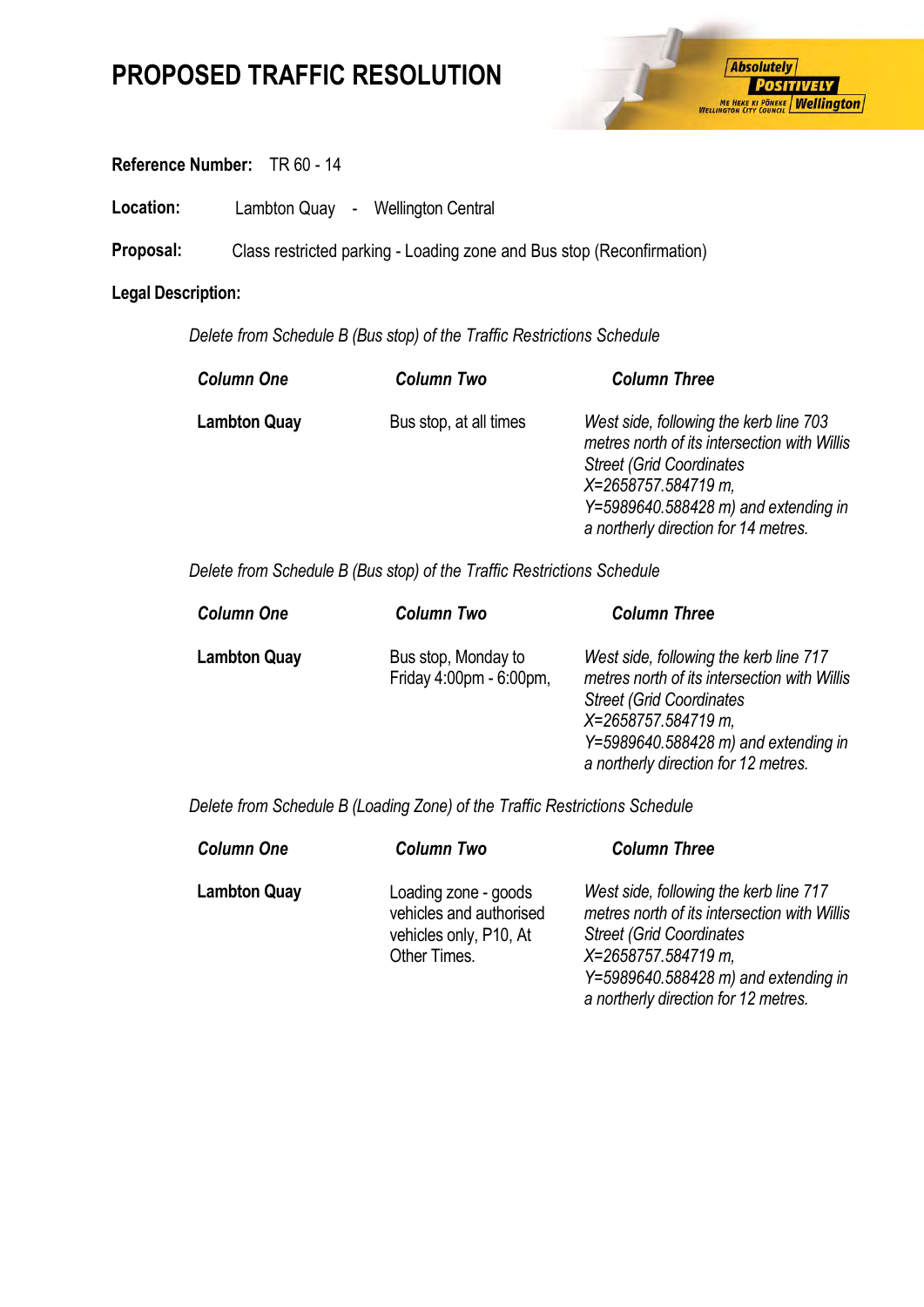

*Delete from Schedule B (Bus stop) of the Traffic Restrictions Schedule* 

| <b>Column One</b>   | <b>Column Two</b>      | <b>Column Three</b>                                                                                                                                                                                                                         |
|---------------------|------------------------|---------------------------------------------------------------------------------------------------------------------------------------------------------------------------------------------------------------------------------------------|
| <b>Lambton Quay</b> | Bus stop, At all times | Northwest side, following the kerb line<br>729 metres northeast of its intersection<br>with Willis Street (Grid Coordinates<br>X=2658757.584719 m,<br>$Y=5989640.588428$ m) and extending in<br>a north-easterly direction for 43.5 metres. |

*Add to Schedule B (Loading Zone) of the Traffic Restrictions Schedule* 

| <b>Column One</b>   | <b>Column Two</b>                                                                                               | <b>Column Three</b>                                                                                                                                                                                                               |
|---------------------|-----------------------------------------------------------------------------------------------------------------|-----------------------------------------------------------------------------------------------------------------------------------------------------------------------------------------------------------------------------------|
| <b>Lambton Quay</b> | Loading zone - goods<br>vehicles and authorised<br>vehicles only, P10,<br>Monday to Sunday 8:00<br>am - 6:00pm. | West side, following the kerb line 703<br>metres north of its intersection with Willis<br><b>Street (Grid Coordinates)</b><br>X=2658757.584719 m,<br>Y=5989640.588428 m) and extending in<br>a northerly direction for 14 metres. |

 *Add to Schedule B (Bus stop) of the Traffic Restrictions Schedule* 

| <b>Column One</b>   | <b>Column Two</b>      | <b>Column Three</b>                                                                                                                                |
|---------------------|------------------------|----------------------------------------------------------------------------------------------------------------------------------------------------|
| <b>Lambton Quay</b> | Bus stop, At all times | Northwest side, following the kerb line<br>717 metres northeast of its intersection<br>with Willis Street (Grid Coordinates<br>X=2658757.584719 m, |
|                     |                        | $Y=5989640.588428$ m) and extending in<br>a north-easterly direction for 55.5 metres.                                                              |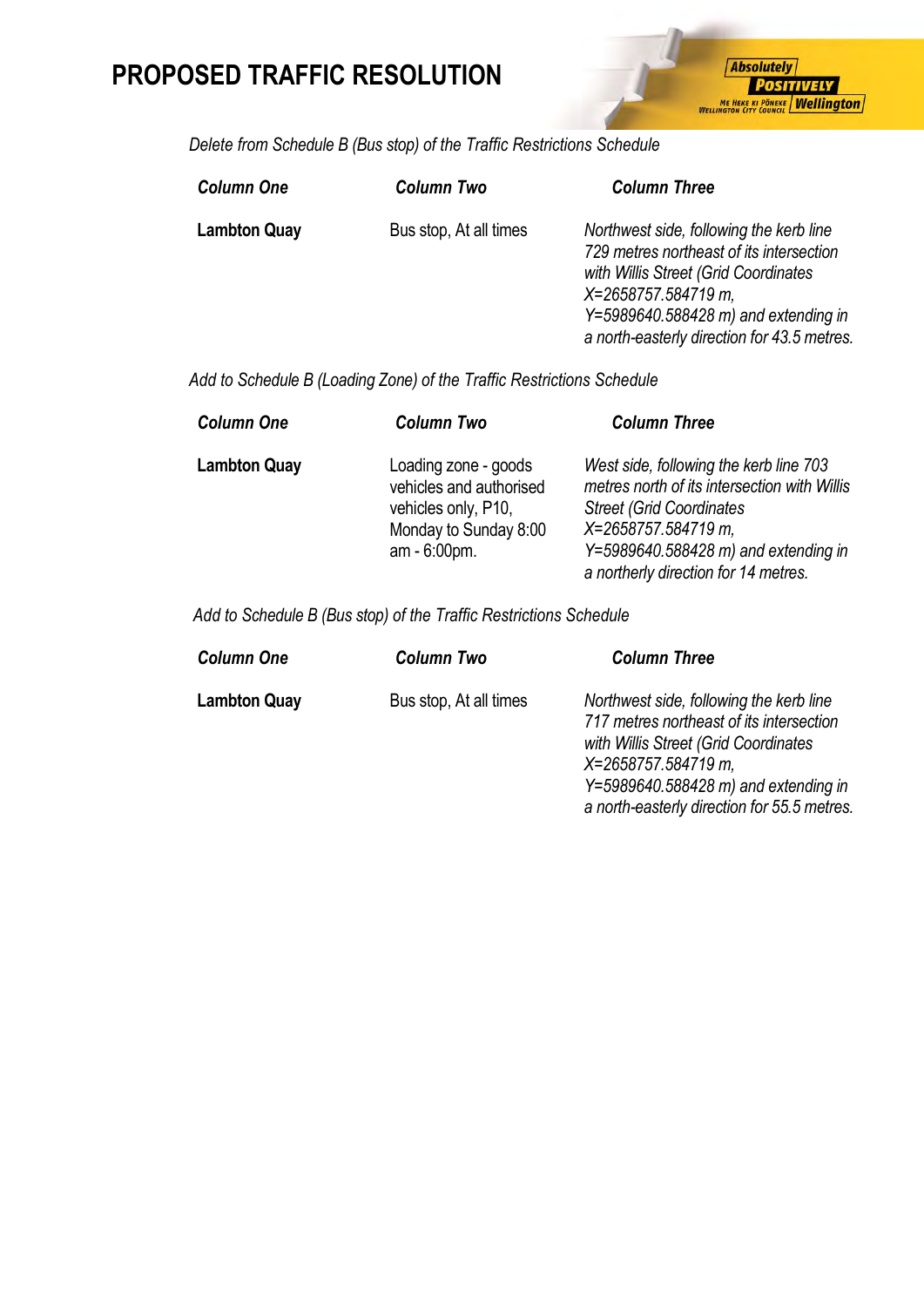

#### **Reference Number:** TR 60 - 14

**Location:** Lambton Quay - Wellington Central

**Proposal:** Class restricted parking - Loading zone and Bus stop (Reconfirmation)

**Prepared By : Tony Zhang (Traffic Engineer)**

**Date:**

Approved By : **Steve Spence** (Chief Transport Planner)

**Comments:**

#### **WCC Contact:**

Tony Zhang **Area Traffic Engineer** Transport Network Team Wellington City Council 101 Wakefield Street / PO Box 2199, Wellington 6140 Phone:+64 4 803 8242 Email: tony.zhang@wcc.govt.nz